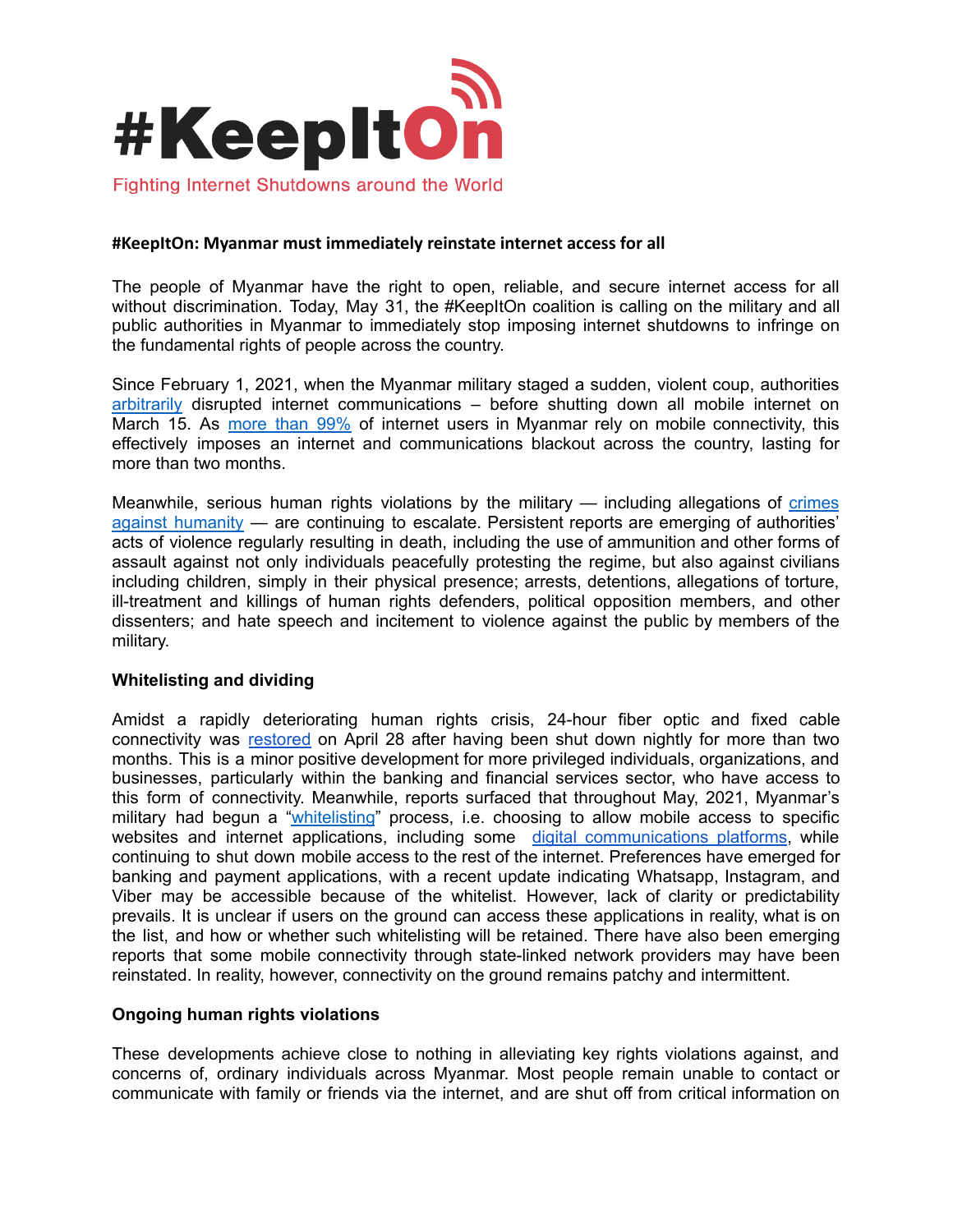

both a worsening political situation, and the ongoing COVID-19 pandemic. People remain in an information blackout that impacts not only on their rights to life, security, health, expression, and association, but other rights limited by their inability to work, maintain daily lives, or access essential support such as education and emergency services.

Emerging whitelisting efforts will effectively legitimize internet blocking within Myanmar, turning access to the internet into the exception rather than the norm. This would deepen inequality between sectors and individuals, while retaining communications blackholes for the military to continue human rights violations with impunity. Whitelisting is not only in contravention of international human rights law standards, the principle of non-discrimination, and any notion of network neutrality, it is also technically difficult to implement. Existing whitelisting of services and websites in Myanmar have been done opaquely and with varying, chaotic implementation across providers over May — already demonstrating the significant flaws in this approach.

### **Internet access for all**

The #KeepItOn coalition calls on authorities in Myanmar to abandon all whitelisting efforts, and instead immediately reinstate internet access for all without discrimination. This includes restoring mobile internet connectivity, and allowing internet service providers to freely operate and facilitate equal, unrestricted access to information across all telecommunications networks and digital communications platforms.

Authorities must also refrain from abusing technologies to infringe on the fundamental rights of the people of Myanmar, and stop imposing internet shutdowns which enable the military to escalate human rights violations under the cover of darkness.

*The #KeepItOn coalition is a global [network](https://www.accessnow.org/keepiton-faq/#The-coalition-campaign) of more than 240 organizations – including the undersigned – committed to ending internet shutdowns around the world.*

# **Signatories:**

Access Now Advocacy Initiative for Development (AID) African Freedom of Expression Exchange (AFEX) ARTICLE 19 Azerbaijan Internet Watch (AIW) Africa Open Data and Internet Research Foundation (AODIRF) Blueprint for Free Speech CMR-Nepal Change Tanzania Movement Collaboration on International ICT Policy in East and Southern Africa (CIPESA) Digital Rights Kashmir Electronic Frontier Foundation (EFF)